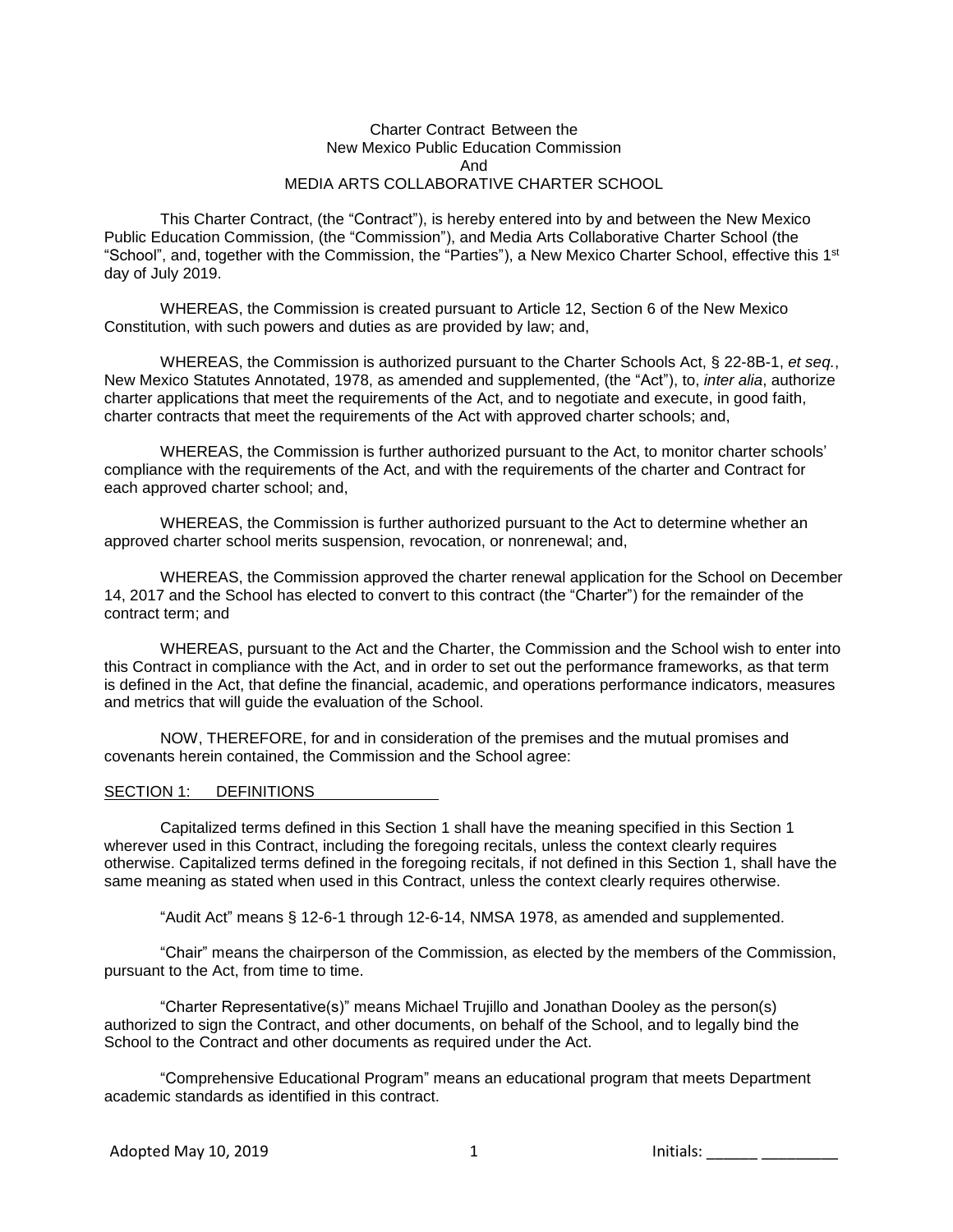"Compulsory School Attendance Law" means the compulsory school attendance law set out at § 22-12-1 through 22-12-9, NMSA 1978, as amended and supplemented.

"Corrective Action Plan" means a plan developed by the School and submitted to the Commission to remedy operational, or financial violations or problems.

"Criminal Offender Employment Act" means the criminal offender employment act set out at § 28-2- 1, *et seq.*, NMSA 1978, as amended and supplemented.

"Days" means calendar days.

"Department" means the Public Education Department of the State of New Mexico, and its successors.

"Division" means the Charter School Division of the Department, and its successors.

"Effective Date" means the effective date of this Contract, which is July 1, 2019, found on the first page of this Contract.

"Facility" or "Facilities" means the facilities, including without limitation, all buildings classrooms, and other spaces owned or leased by the School, and used by the School, its staff, teachers, and students, for educational and recreational purposes, and other purposes connected with the Mission of the School.

"Governing Body" means the governing body of the School, and any successor thereto.

"Head Administrator" means a Charter Representative, as defined herein, who is also a licensed school administrator.

"Instructional Hours" means mandatory instructional time during which students are engaged in a School-directed program, and for which the School enforces the Compulsory School Attendance Law.

"Mission" means the educational and pedagogical mission of the School, as set out in Section 4.1 herein.

"NMAC" means the New Mexico Administrative Code, as amended and supplemented from time to time.

"NMSA, 1978" means the New Mexico Statutes Annotated, 1978 compilation, as amended and supplemented from time to time.

"Procurement Code" means §13-1-101, *et seq.*, NMSA 1978, as amended and supplemented from time to time.

"Public School Finance Code" means § 22-8-1, *et seq.*, NMSA 1978, as amended and supplemented from time to time.

"School Improvement Plan" means a plan developed by the School and submitted to the Commission to remedy academic performance.

"Secretary" means the Secretary of the Department, and his or her duly appointed successors.

"State" means the State of New Mexico.

"Term" means the term of this Contract, as set forth in Section 3, herein.

Adopted May 10, 2019 **2** 2 **Initials:** \_\_\_\_\_\_ \_\_\_\_\_\_\_\_\_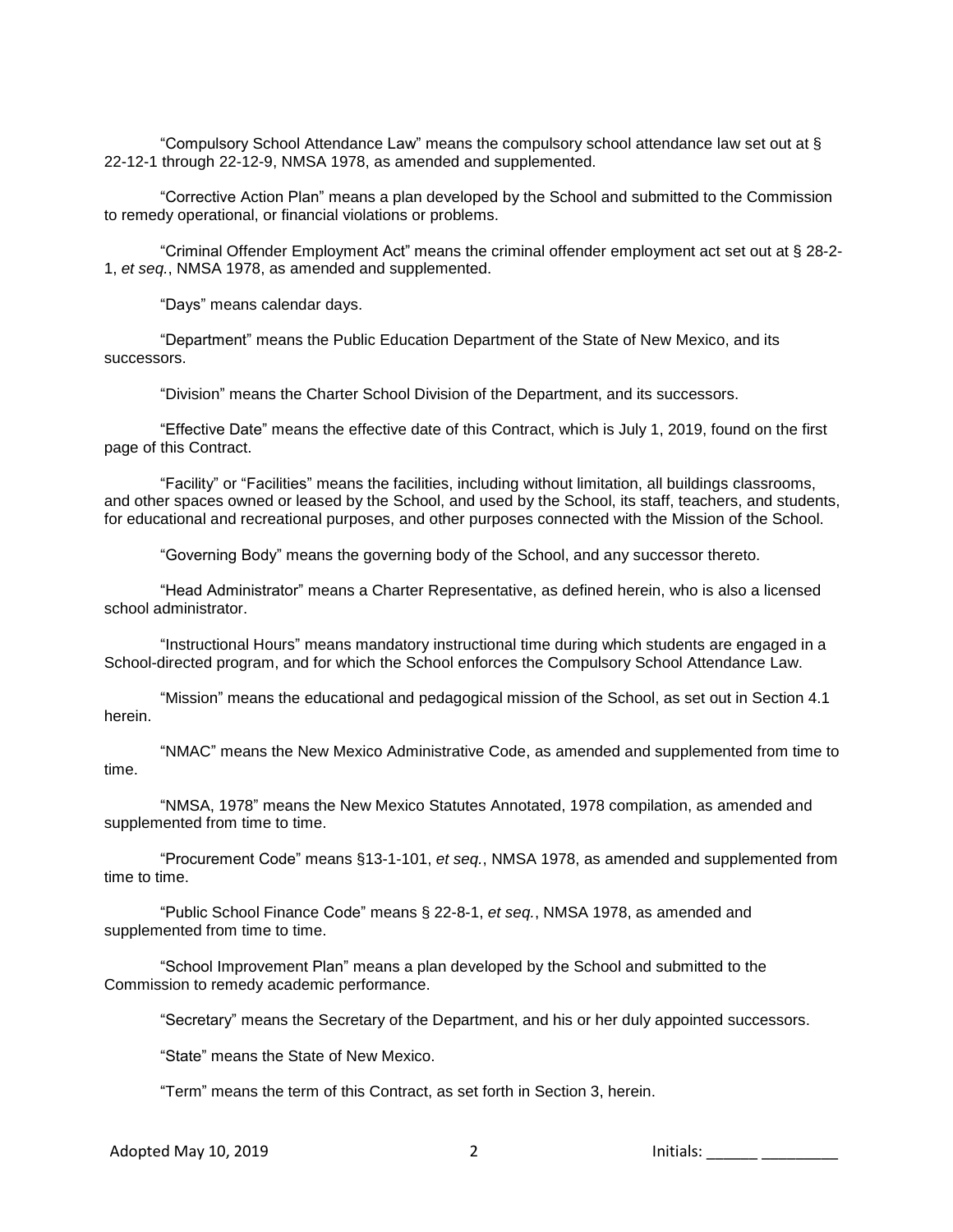# SECTION 2: SCOPE

- 1. This Charter Contract is entered into between the School and the Commission for the purpose of establishing a charter school to operate at the site(s) listed in Section 4.11 of this Contract.
- 2. The person authorized to sign and act on behalf of the Commission is the Chair, or such person as the Chair may lawfully designate from time to time.

The person(s) authorized to sign on behalf of the Charter School is/are the Charter Representative(s).The Charter Representative(s) affirm(s) as a condition of this Charter, that he/she is (one of) the above-described representative(s) of the Charter School and has the authority to enter into this Charter on behalf of the Charter School.

- i. The Charter School must maintain one or more Charter Representative(s), including one Charter Representative who is a Head Administrator, and provide contact information to the Commission within 30 days of the change of a Charter Representative(s).
- ii. The Commission shall direct all communication with regard to the Charter and the Contract to the Charter Representative(s).
- iii. The Charter Representative(s) shall respond to written communication from the Commission within the timeframe specified in the communication, which shall be no less than three business days absent exigent circumstance.
- 3. The Charter School is a public entity of the State of New Mexico, subject to all laws and regulations applicable to public entities.

## SECTION 3: TERM

1. The term of this Contract shall be in full force and effect until June 30, 2023. The Contract will not automatically be renewed or extended; the Contract may be renewed by the Commission upon timely application by the School pursuant to the Act, and upon such terms and conditions as the Commission deems appropriate under the Act.

## SECTION 4: REPRESENTATIONS, COVENANTS, AND WARRANTIES

- 1. **Purpose**: The School shall operate a public school consistent with the terms of the Charter and the Contract, and all applicable laws; shall achieve student outcomes according to the educational standards established by law, this Charter and Contract; and shall be governed and managed in a financially prudent manner.
- 2. **Mission**: The Charter School shall implement the mission identified below and shall report on the implementation of that mission in the manner described below.
	- i. The Media Arts Collaborative Charter School (MACCS) offers secondary students a comprehensive, project-based, cross-curricular education centered in the media arts. We prepare our graduates for positions in the media industries and for the rigor of post-secondary education.
	- ii. The Charter School shall report on the implementation of its mission in the following manner:
		- a. Annually during the performance review visit required by the Act, as evaluated through the site visit team's observations and the school's response to any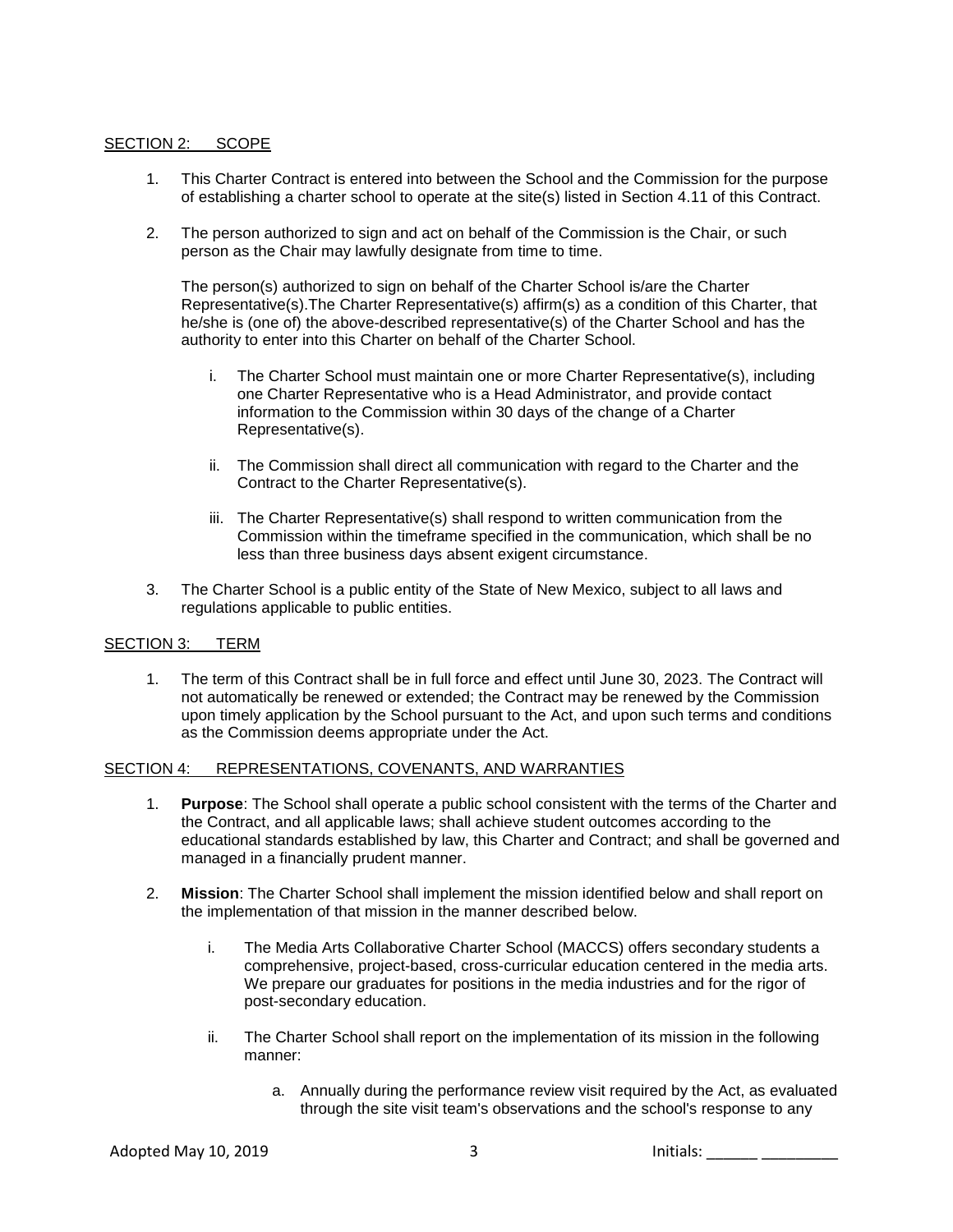such observations;

- b. Annually through any mission specific goals identified in the School's Performance Framework, Attachment A, incorporated herein by reference; and
- c. At renewal, in the event that the School applies to the Commission for renewal, through a narrative in the renewal application.
- iii. The Charter School shall report on the implementation of its mission in the following manner:
	- a. Annually during the performance review visit required by the Act, as evaluated through the site visit team's observations and the school's response to any such observations;
	- b. Annually through any mission specific goals identified in the School's Performance Framework, Attachment A, incorporated herein by reference; and
	- c. At renewal, in the event that the School applies to the Commission for renewal, through a narrative in the renewal application.
- 3. **Enrollment Cap and Authorized Grade Levels**: The School is authorized to serve no more than 360 students in grades 6-12
	- i. The School may make modifications as to the number of students in any particular grade, and number of students within a class to accommodate staffing decisions that are consistent with the School's programmatic needs; except that, nothing in this Contract shall give the School the authority to combine students from different grade levels into the same classroom unless the school's educational program explicitly provides for mixed grade or age education.
	- ii. The School must annually, prior to beginning the annual enrollment process, establish the number of vacancies by grade level available for student enrollment in that year. That number will govern the enrollment throughout the school year.
	- iii. The School may not exceed the building capacity of the Facility, which is 300.
- 4. **Partner Organization or Management Company** (Intentionally omitted):
	- i. The School has a legal relationship with that is distinct from a relationship with a non-profit foundation described in 4.5 of this contract. The legal agreement governing the relationship between the School and **Exercise is included as Attachment B**, incorporated herein by reference.
	- ii. The legal agreement in Attachment B complies with all provisions of New Mexico law and the School is financially independent from\_\_\_\_\_\_. The School shall not make any changes to the document set out as Attachment B, or to its legal relationship and agreements with without the approval of the Commission and the Department, which approval shall not be unreasonably withheld.
	- iii. The Commission, through its designees and the Department, shall be permitted to review the legal agreement and other relevant school documents and records to determine whether the legal relationship between the School and\_\_\_\_\_\_ complies with all provisions of New Mexico law, and to determine that the School is financially independent from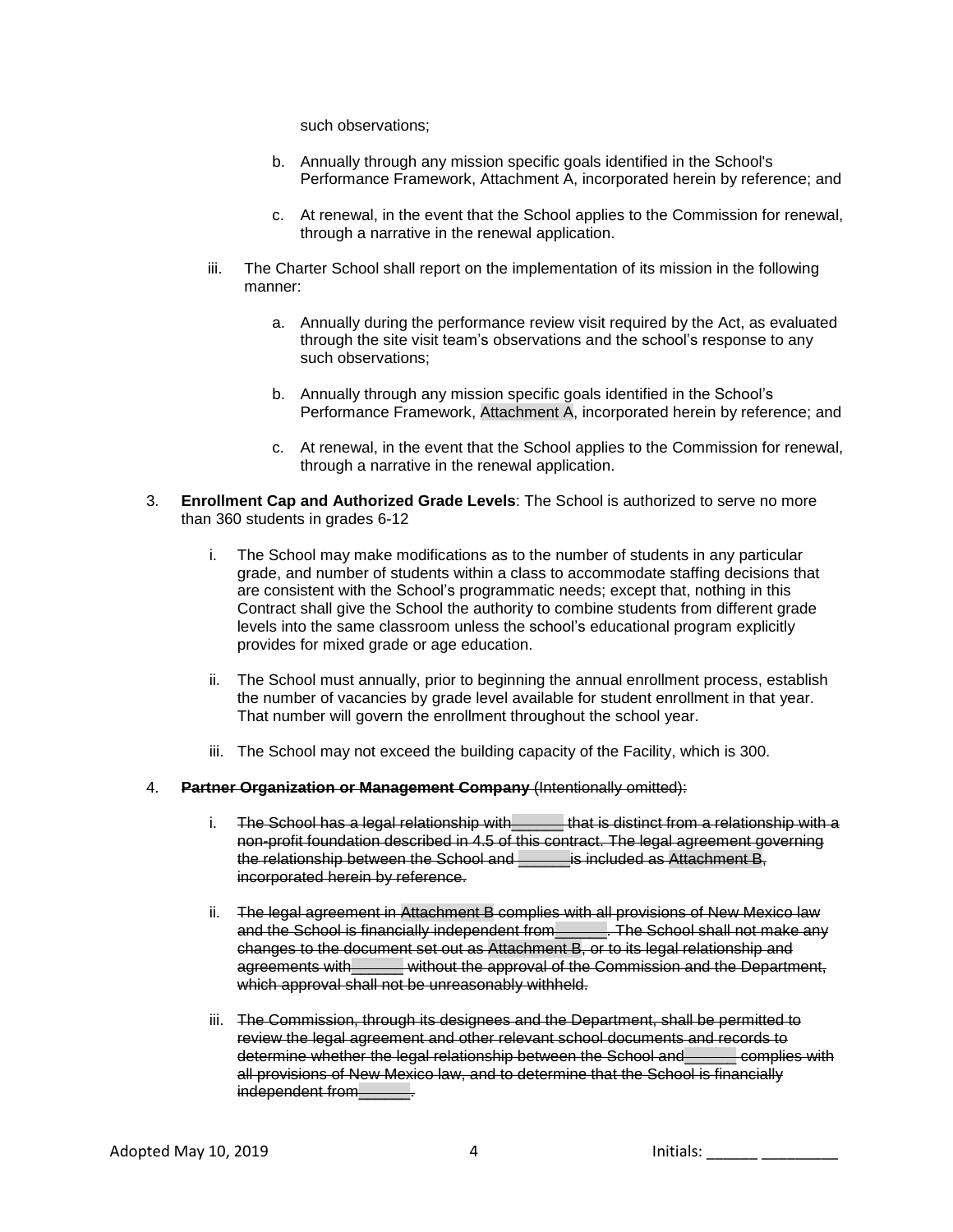## 5. **Relationship with a Non-Profit Foundation**

- i. The school has a relationship with The Media Arts Collaborative Charter School Foundation, a non-profit foundation the primary purpose of which is to provide financial support to the school or leases the facility for the charter school
- ii. The legal agreement or Memorandum of Understanding governing the relationship between the School and the foundation is Attachment C, incorporated herein by reference.
- iii. The identity of the Board of Directors and Executive Director of foundation with a conflict of interest disclosure from each are provided in Attachment C.
- 6. **Comprehensive Educational Program of the School**: The School's educational program shall be as described below:
	- i. The school implements a curriculum that utilizes project-based learning and thematic units with student presentations and exhibitions of learning projects.
	- ii. The middle school grades will utilize mixed-grade pedagogy.
	- iii. Teachers collaborate across subject areas to incorporate Media Arts.
	- iv. All incoming middle school students receive Media Literacy instruction.
	- v. The school offers advanced placement and/or dual credit courses.
	- vi. The school offers community media outreach opportunities.
	- vii. The school offers career relevant internship programs to students who meet eligibility requirements.

## 7. **Governance**:

- i. The School shall be governed by a governing body in the manner set forth in the governing body's bylaws, Attachment D, incorporated herein by reference.
- ii. The School's Governing Body shall have at least five members at all times; the number of Governing Body Members shall be specified in the bylaws.
- iii. The School shall notify the Commission of all changes in membership within 30 days of the change.
- iv. The Charter School shall either replace any member who is removed or who resigns, or close the position in conformity with its bylaws, within 45 days of removal, resignation or closure.
- v. No member of the Governing Body shall serve on the governing body of another charter school, unless the School has been granted a discretionary waiver from the Secretary.
- vi. All governing body members shall comply with training requirements established in Section 6.80.5 NMAC, as amended.
- vii. The School shall notify the Chair of the Commission within 15 days of any and all written complaints of inappropriate contact as defined in its school polices with a student or other minor by a member of the Governing Body, and shall notify the Chair of the Commission within 15 days of allegations of, or convictions for, any crime related to the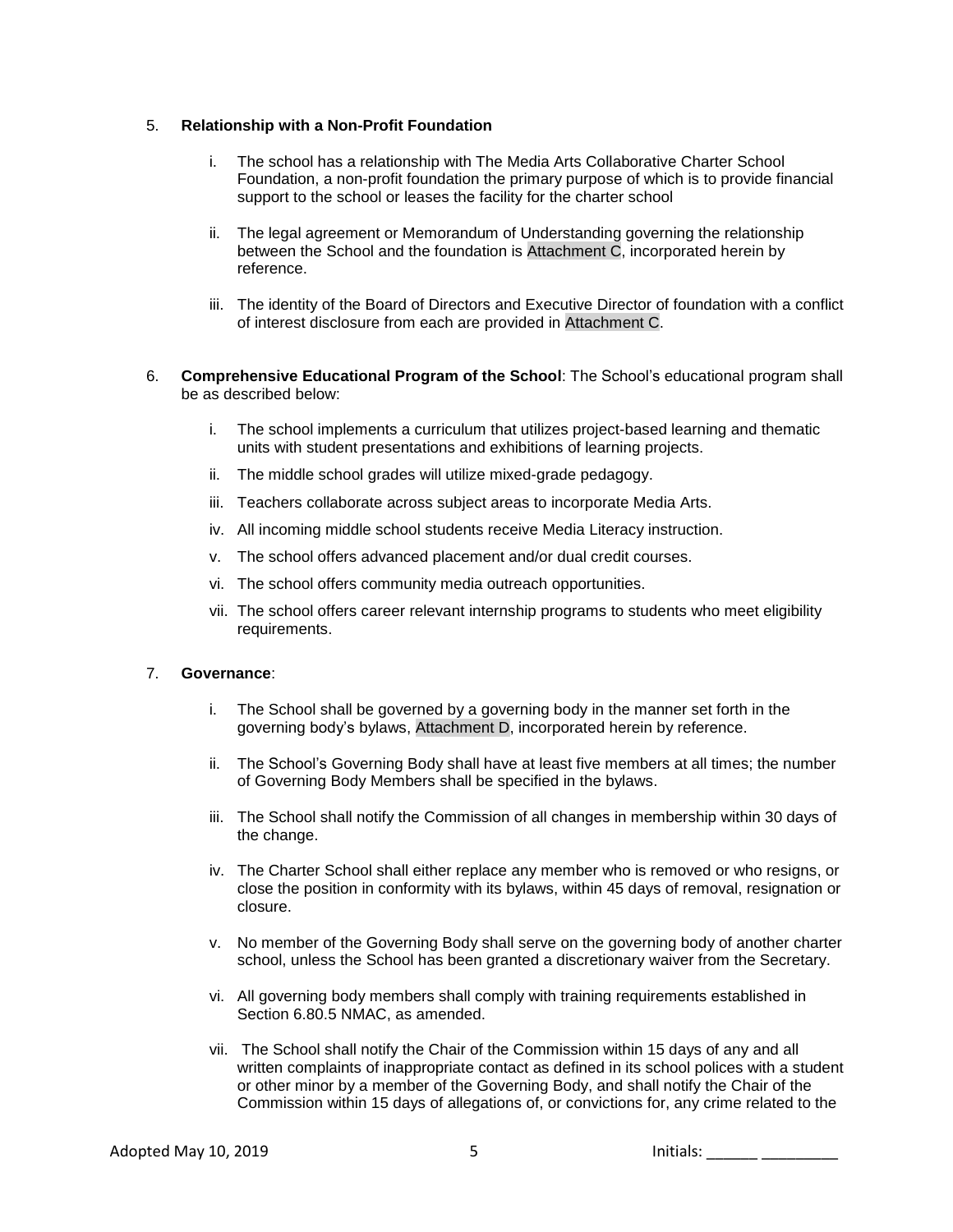misappropriation of school funds or theft of school property by a member of the Governing Body.

- viii. The members of the Governing Body have a duty to comply with the provisions of this Contract, all applicable laws, including, without limitation, the Act, all regulations, and reporting requirements.
- ix. The Governing Body is responsible for the policy decisions of the School; is responsible for hiring, overseeing, and terminating the Head Administrator of the School; and is entrusted with oversight of expenditure of public funds in accordance with all applicable laws, regulations and rules, including but without limitation any laws or rules pertaining to conflicts of interest, public school finance, and procurement.
- x. The Governing Body shall, at all times, be qualified to act as a qualified board of finance as demonstrated in Attachment E, which is incorporated by reference.
- xi. In order to initially become qualified as a board of finance, the school shall provide:
	- a. The names, home addresses, personal email addresses, and personal phone numbers of each member of the board;
	- b. A statement signed by every member of the Governing Body stating that the Governing Body agrees to consult with the Department on any matter not covered by the manual of accounting and budgeting before taking any action relating to funds held as a board of finance;
	- c. A signed affidavit from each member of the Governing Body member declaring that the member is not a member of the governing body of any other charter school, unless it has been granted a waiver by the Secretary for that purpose, and that the member was not a governing body member of another charter school that was suspended and was not reinstated, or failed to receive or maintain its board of finance designation; and
	- d. An affidavit or affidavits, signed by the School's licensed business official who will be given the responsibility of keeping the financial records of the School, describing the training completed, professional licensure held and degrees earned by him or her;
	- e. A copy of a certificate of insurance that indicates that the person who will be entrusted with handling the funds of the School is adequately bonded.
- xi. Within 30 days of the change to any member of the Governing Body or the School's licensed business official who will be given the responsibility of keeping the financial records of the charter school, the school shall resubmit all information required in Section 4. Subsection 7.xi (a)-(e) above, revised to reflect the changes in staffing or board membership.
- xii. If at any time, the School's qualification as a board of finance is revoked by the Department, the Commission shall, at its next regularly scheduled meeting, consider whether to commence revocation proceedings to revoke the School's Charter. If the Commission decides not to revoke the charter, the School shall be required to develop and successfully implement a Corrective Action Plan to address the conditions and causes of the revocation of the School's qualification as a board of finance.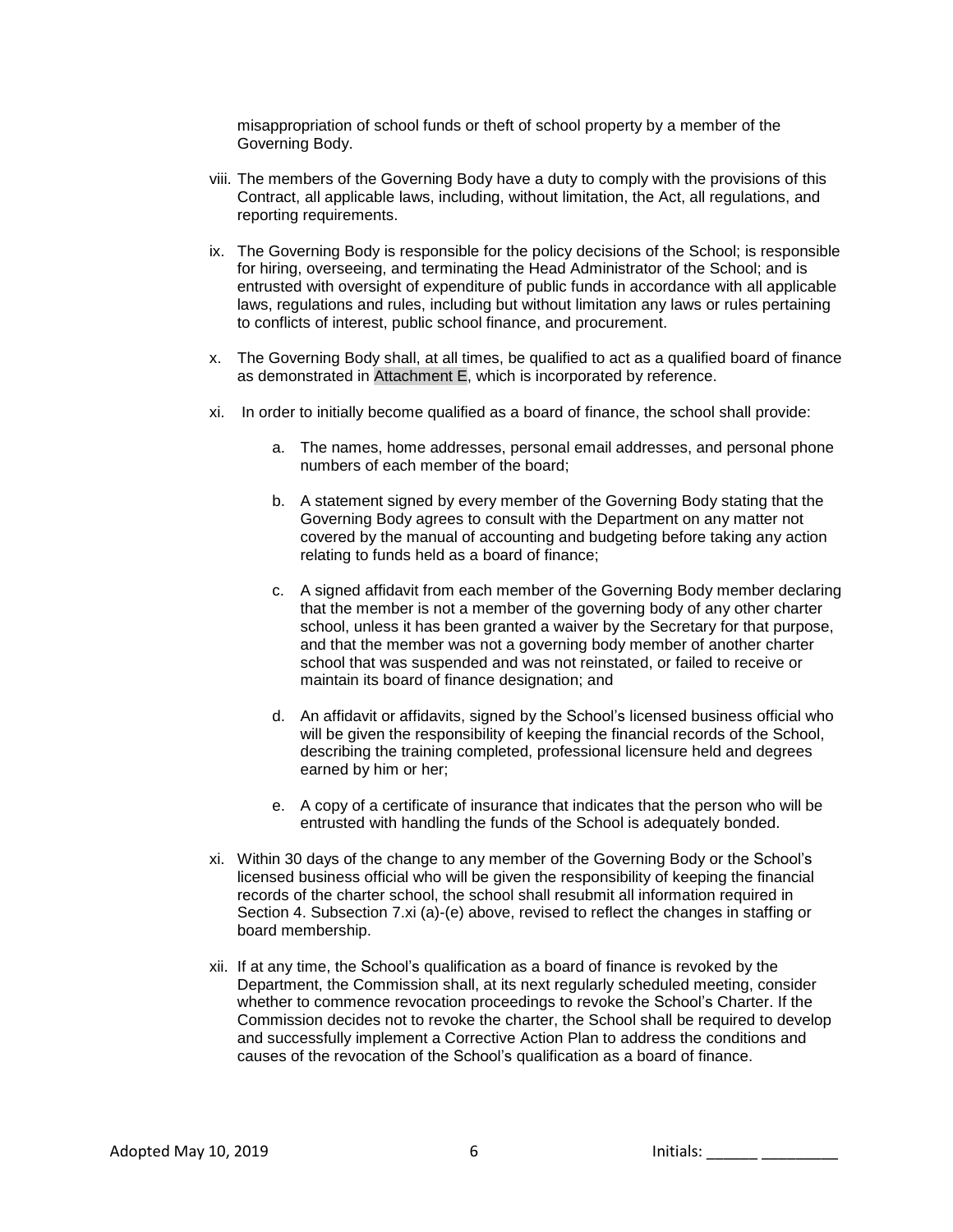## 8. **Operation**:

- i. The School shall be nonsectarian in its charter school programs, enrollment policies and employment practices and all other operations. Attachment F, incorporated herein by reference, states the School's enrollment policies and procedures.
- ii. The School shall comply with all federal and state laws relating to the education of children with disabilities.
- iii. The School shall comply with applicable federal, state and local rules, regulations and statutes relating to health, safety, civil rights and insurance.
- iv. The School shall, in accordance with the Compulsory School Attendance Act, maintain records to document daily student attendance and shall make such records available for inspection upon request of the Commission and the Department. The School shall comply with the number of overall instructional hours required by statute, based on the grade levels served, which may be verified through budget reporting.
- v. The School shall maintain student records in accordance with all other New Mexico public records retention requirements.
- vi. The School shall allow the Commission and the Department to visit each school site at any reasonable time.
- vii. The School shall allow the Commission and the Department to conduct financial, program or compliance audits and shall hold open for inspection all records, documents and files relating to any activity or program provided by the School relating to the School. All books, accounts, reports, files and other records relating to this Charter and Contract shall be subject, during normal business hours, to inspection and audit by the State for five years after termination of the Charter and the Contract.
- viii. The School shall notify the Chair of the Commission and the Department within 15 days of any and all written complaints of inappropriate contact as defined in the school's policies, or convictions for inappropriate contact with a student or other minor by any staff member, employee, or contractor and shall notify the Chair of the Commission within 15 days of allegations of, or convictions for, any crime related to the misappropriation of school funds or theft of school property by any staff member, employee or contractor.
- ix. If the School receives federal grant funds that flow through the Department, the School shall timely submit financial and other reports required by the Department for the School's receipt of such funds.
- x. The School shall comply with applicable federal, state and local rules, regulations and statutes relating to public education unless the School is specifically exempted from the provision of law. All members of the Governing Body shall sign a certificate, in the form attached hereto as Attachment G, certifying their compliance with all federal and state laws governing the organizational, programmatic, and financial requirements applicable to charter schools. Within 30 days of any change to the membership of the Governing Body, the School shall provide a signed certification from any new members in the form of Attachment G, which will be incorporated into this Contract.
- xi. The School shall identify the non-discretionary waivers the School is utilizing and the discretionary waivers the School has requested from the Secretary in Attachment H, incorporated herein by reference.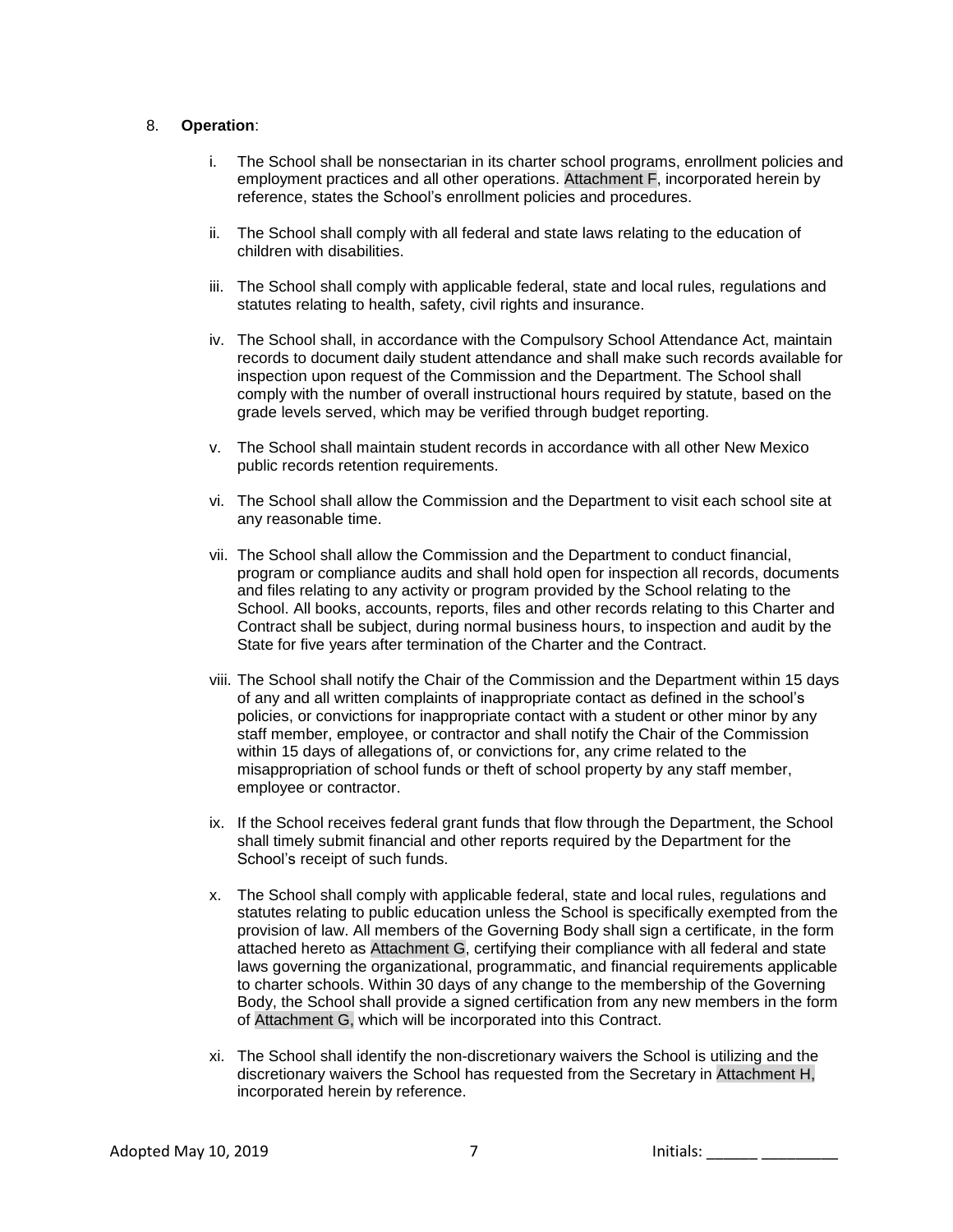- a. If the school requests from, and is granted a discretionary waiver by the Secretary at any point during the Term, the School shall file a notification within 30 days of approval from the Secretary with the Commission to amend the Contract to reflect such waiver.
- b. If the School begins making use of any additional non-discretionary waivers at any point during the charter term, the School shall file a notification within 30 days of first use of the waiver with the Commission to amend the contract to reflect the use of such non-discretionary waiver.
- 9. **Use of Volunteers**: The School covenants and represents that all volunteers it allows access to its students or the Facility will comply with state regulations regarding the use of volunteers set out in Section 6.50.18 NMAC.
- 10. **Background Checks**: The School shall comply with the requirements of Section 22-10A-5 NMAC 1978, relating to background checks for all staff, instructors, and volunteers, in whatever capacity, working with its students or at the Facility.
	- i. The School shall develop and implement policies and procedures to require background checks on an applicant who has been offered employment, and for all volunteers, contractors and contractor's employees with unsupervised access to students at the public school. The School shall comply with the Criminal Offender Employment Act.
	- ii. The Head Administrator of the School shall report to the Department any known conviction of a felony or misdemeanor involving moral turpitude of a licensed or certified school employee.
	- iii. The Head Administrator of the School or their respective designees shall investigate all allegations of ethical misconduct about any licensed or certified school employee who resigns, is being discharged or terminated or otherwise leaves employment after an allegation has been made, or incident occurs If the investigation results in a finding of wrongdoing, the Head Administrator of the School shall report the identity of the licensed or certified school employee and attendant circumstances of the ethical misconduct on a standardized form to the Department and the licensed or certified school employee within thirty days following the separation from employment. No agreement between a departing licensed or certified school employee and the School shall diminish or eliminate the responsibility of investigating and reporting the alleged ethical misconduct, and any such provision or agreement to the contrary is void and unenforceable
- 11. **Sites**: The School shall provide educational services, including the delivery of instruction, at the following location(s):

4401 Central Avenue NE, Building #2 and Building A Albuquerque, New Mexico 87108

The School shall ensure the Facilities meet the charter school facilities standards in Section 22- 8B-4.2(A, C, D) NMSA 1978, and shall ensure that the facilities comply with all applicable federal, state and local health and safety standards and other applicable laws, regulations and rules. The School shall provide the Lease(s) or Lease Purchase Agreement(s) for all facilities, which is attached to this contract as Attachment J incorporated herein by reference,

## SECTION 5: PERFORMANCE FRAMEWORKS

1. **Performance Framework: Attachment A**, incorporated herein by reference, includes the Charter Performance Review and Accountability System ("Accountability Plan"), which includes

Adopted May 10, 2019 **8** 10 and 10 and 10 and 10 and 10 and 10 and 10 and 10 and 10 and 10 and 10 and 10 and 10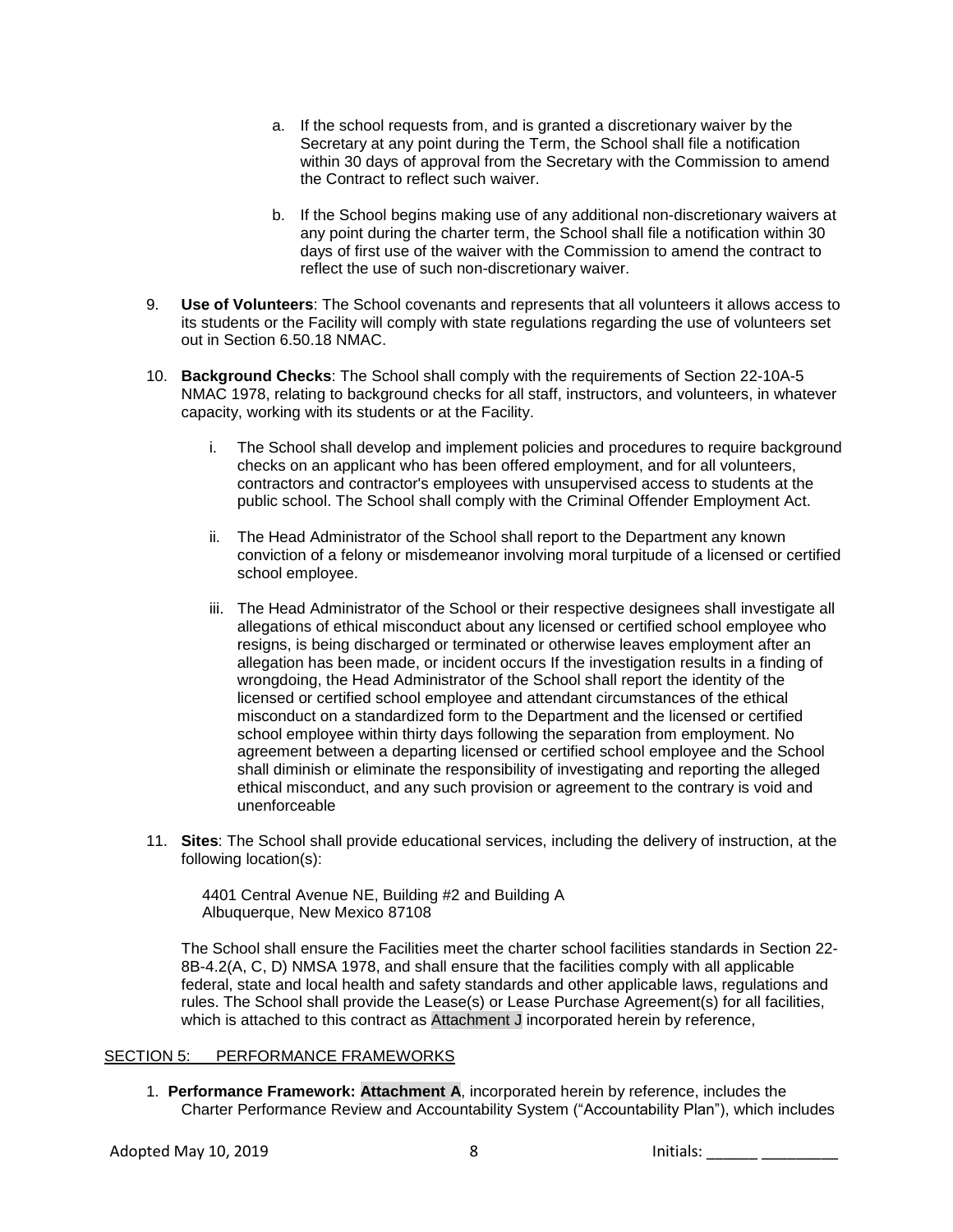Academic Performance Framework, Organizational Performance Framework, and Financial Performance Framework adopted by the Commission. These documents together set forth the academic and operational performance indicators and performance targets that will guide the Commission's evaluation of the School and the criteria, processes and procedures that the Commission will use for ongoing oversight of operational, financial and academic performance of the School.

- 2. **Academic Performance Indicators and Evaluation:** The School shall:
- i. Provide a comprehensive educational program that aligns with the state academic standards prescribed by the Department for the grades approved to operate.
- ii. Participate in the State-required assessments as designated by the Department or the U.S. Department of Education.
- iii. Timely report student level data for State-required assessments to the Department and report student level data from school administered assessments, as requested by the Commission or on a bi-annual basis if that data is incorporated into the Academic Performance Framework adopted by the Commission.
- iv. Meet or make substantial progress toward achievement of the Department's standards of excellence.
- v. Meet or make substantial progress toward achievement of the Department's standards of excellence or the performance standards identified in the Academic Performance Framework as adopted and modified periodically by the Commission.
	- i. The Academic Performance Framework adopted by the Commission allows for the inclusion of additional rigorous, valid and reliable mission specific indicators proposed by a charter school to augment external evaluations of its performance, provided that the Commission approves of the quality and rigor of such proposed indicators and the indicators are consistent with the purposes of the Act. Any such indicators will be incorporated into Attachment A.
	- ii. If the School fails to meet its academic performance indicators in any year it must develop, submit, and begin implementing a School Improvement Plan within 60 days of the release of the academic performance information. The School Improvement Plan will be submitted to the Commission, but the Commission will not evaluate the quality of, or approve, the plan. The Commission may evaluate implementation of the plan through its annual site visits and provide feedback to the School regarding fidelity of implementation and effectiveness of the plan in improving School performance.
	- iii. If the School does not meet the performance standards in the Performance Framework, it shall "make substantial progress" toward achievement of those standards as it is defined in the Commission's Accountability Plan included in Attachment A.
	- iv. Failure to meet or make substantial progress toward meeting the performance standards shall be sufficient justification to revoke or non-renew the School's Charter.
- vi. The Commission is not required to allow the school the opportunity to remedy the problem if unsatisfactory review warrants revocation.
	- 3. **Organizational Performance Indicators and Evaluation**: The School shall:
		- i. Comply with applicable federal, state and local rules, regulations and statutes relating to public education unless the School is specifically exempted from the provision of law.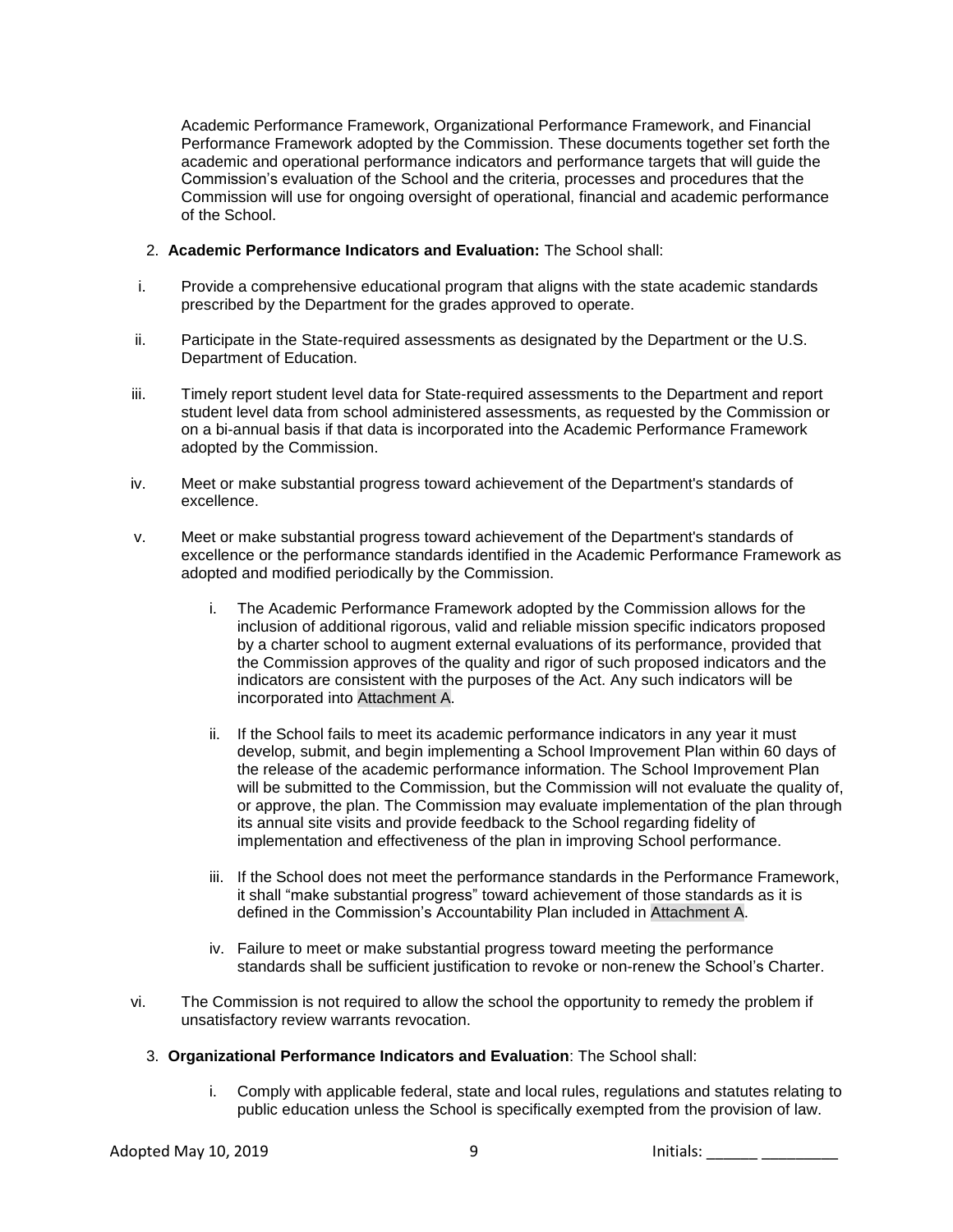- ii. Timely submit all documentation, financial and other reports required by the Department or the Commission in order to evaluate the School's compliance with applicable federal, state and local rules, regulations and statutes relating to public education.
- iii. Provide a written copy to the Commission, within 15 days of receiving a written notice of complaint filed against the School alleging violations of federal, state, or local law, regulation or rule, or a final determination from another state government division or agency, or state or federal court regarding any such complaint against the School.
- iv. Cooperate with the Commission or authorized representative to enable them to conduct annual site visits and all other auditing visits requested or required by the Commission or the Department.
- v. Meet the organizational performance standards identified in the Organizational Performance Framework as adopted and modified periodically by the Commission.
	- a. If the school fails to meet its organizational performance indicators, the School will be provided notice through the procedures in the Commission's Accountability Plan included in Attachment A.
	- b. The school may be required to develop, submit and implement a Corrective Action Plan to address deficiencies in its organizational performance. All Corrective Action Plans must be submitted to the Commission, but the Commission will not evaluate the quality of, or approve, the plan. The Commission may evaluate implementation of the plan through its site visits and provide feedback to the School regarding fidelity of implementation and effectiveness of the plan in improving school performance.
	- c. Failure to meet the organizational performance standards shall be sufficient justification to revoke or non-renew the School's Charter.
- vi. The Commission is not required to allow the school the opportunity to remedy the problem if unsatisfactory review warrants revocation.

## 4. **Financial Performance Indicators and Evaluation**: The School shall:

- i. Meet generally accepted standards of fiscal management which shall include complying with all applicable provisions of the Public School Finance Code, the Procurement Code, and the Audit Act; paying debts as they fall due or in the usual course of business; complying with all federal requirements related to federally funded programs and awards; refraining from gross incompetence or systematic and egregious mismanagement of the School's finances or financial records; and preparing and fairly presenting its financial statements in accordance with accounting principles generally accepted in the United States of America, which include the design, implementation, and maintenance of internal controls relevant to the preparation and fair presentation of financial statements that are free from material misstatement, whether due to fraud or error.
- ii. Timely submit all documentation, financial and other reports required by the Department or the Commission. The School shall further timely submit any Corrective Action Plans or additional financial reporting or documentation that may be required by the Department or the Commission.
- iii. Cooperate with the Commission to enable them, or its authorized representative to conduct all auditing visits requested or required by the Commission or the Department.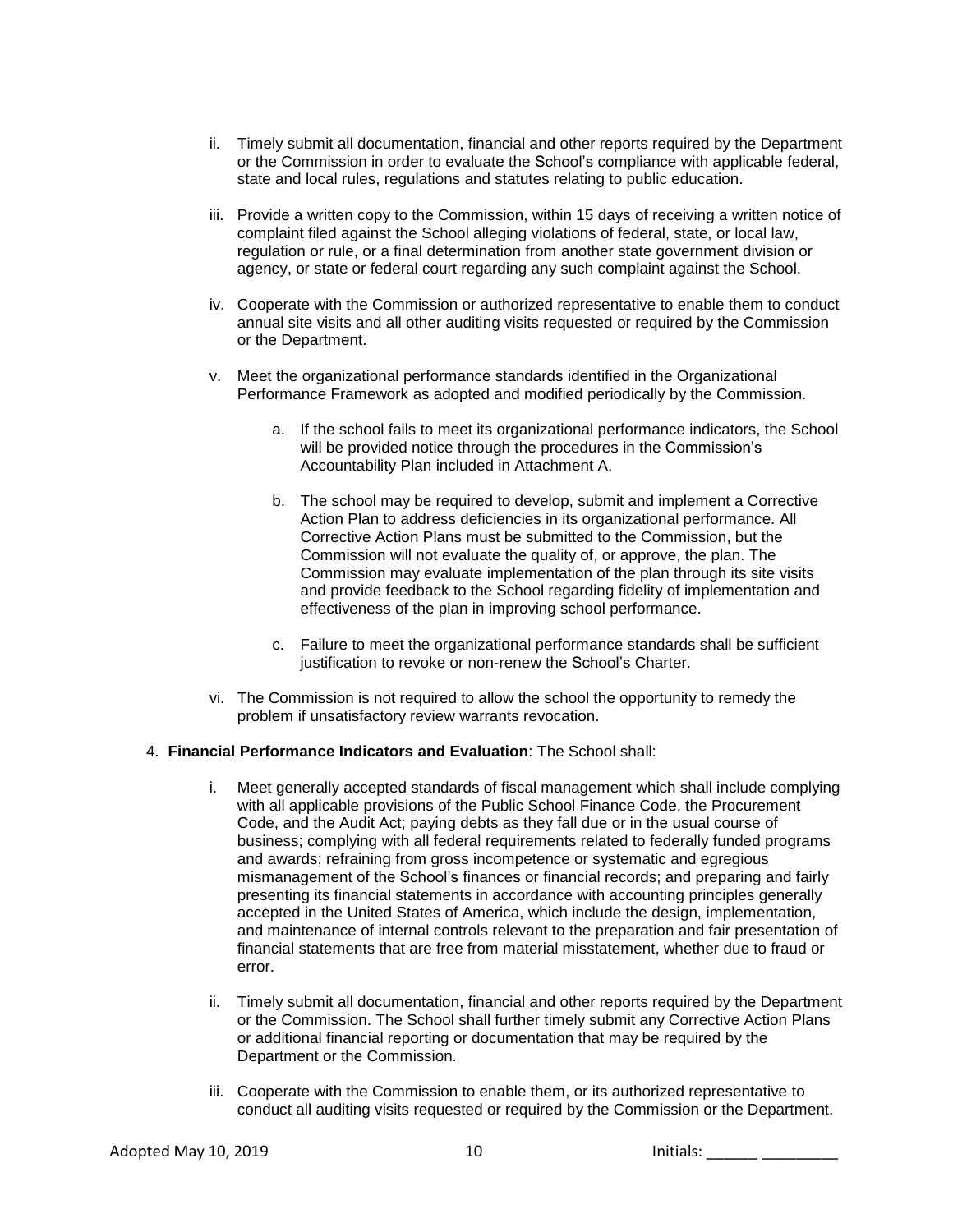- iv. Meet the financial performance standards identified in the Financial Performance Framework as adopted and modified periodically by the Commission, or provide an adequate response to explain why the School does not meet the performance standards and demonstrate the school is a financially viable and stable organization.
- v. Failure to meet generally accepted standards of fiscal management shall be sufficient justification to revoke or non-renew the School's Charter.
- vi. The School shall have a designated licensed business official and certified procurement officer. The School shall identify the current individual designated as the certified procurement officer and contains their CPO certification in Attachment I incorporated herein by reference. The school shall notify the Commission of all changes to the designated licensed business official or certified procurement officer within 30 days.
- vii. The Commission is not required to allow the school the opportunity to remedy the problem if unsatisfactory review warrants revocation.

## **5. Chartering Authority's Duties and Liabilities:** The Commission, shall:

- i. Evaluate all applications submitted by this charter school, including properly submitted amendment requests, and act timely on any such applications or requests;
- ii. Monitor the performance and legal compliance of the School, in accordance with the requirements of the Act and the terms of the Charter and Contract;
- iii. Review all relevant information to determine whether the School merits suspension, revocation or nonrenewal. All evaluation and monitoring will be carried out using the processes and criteria established in the Accountability Plan in Attachment A;
- iv. Conduct all its activities in accordance with its chartering policies and practices, which shall be modified from time to time to be consistent with nationally recognized principles and standards for quality charter authorizing in all major areas of authorizing; and
- v. Promptly notify the Governing Body of the School of unsatisfactory fiscal, overall governance or student performance or legal compliance and provide reasonable opportunity for the governing body to remedy the problem; Any such notice shall be provided in accordance with the Accountability Plan as provided in Attachment A.
- vi. The Commission is not required to allow the school the opportunity to remedy the problem if the unsatisfactory review warrants revocation.

# SECTION 6: ADDITIONAL TERMS

- **1. Withheld Two-Percent of Program Cost:** The Charter Schools Division of the Department may withhold and use two percent (2%) of the school-generated program cost for administrative support of the School as provided in Section 22-8B-13 NMSA 1978. These funds are to be utilized in the following manner:
	- i. New Mexico Public Education Department: The Department shall utilize the funds for the following purposes:
		- a. Funding the staff to conduct work for the Division, which shall include: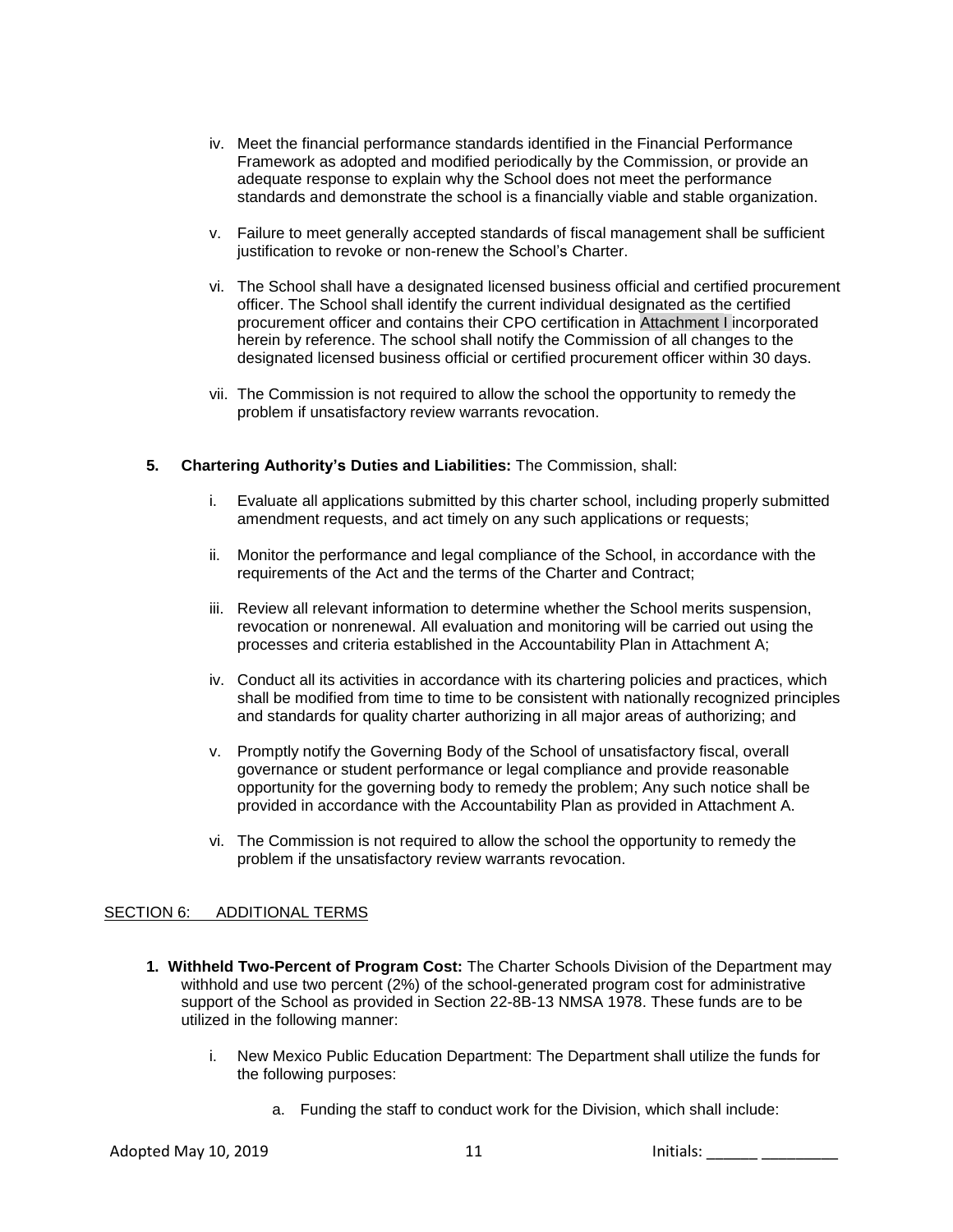- 1. Conducting annual site visits and annual evaluations under the Performance Frameworks; receiving, processing, evaluating and making recommendations on new applications, amendment requests, and renewal applications; receiving, processing, and evaluating complaints; making recommendations to revoke charters, as necessary; making recommendations regarding School Improvement and Corrective Action Plans, as necessary; overseeing the closure of charter schools; and making recommendations regarding the development and implementation of authorizing policies and practices to ensure they are consistent with nationally recognized principles and standards for quality charter authorizing in all major areas of authorizing; and
- 2. Technical assistance and support work such as providing training for new Governing Board members; providing Governing Body training; maintaining communication with the charter school field to keep them apprised of best practices, opportunities for support from Department, policy changes from the Commission; hosting other training and professional development; and developing other support materials.
- b. Funding a proportional share of the Department staff to conduct work, as determined by the Department, necessary to support the administrative oversight, approval of budget matters, capital outlay, transportation, special education, federal programs, school evaluation and accountability, annual financial audits, and T&E audits.
- c. Funding any other staff work necessary to provide professional support or data analysis to the Commission.
- d. The Commission's reasonable request for funding of any project or service to support the work of the Commission shall not be denied by the Department. The Commission's request for funding of project or service shall take budget priority over the Department's budget priorities or allocations.
- e. The Commission shall request an annual accounting from the Department on how the two percent (2%) was utilized and shall provide the information received to the school.
- ii. New Mexico Public Education Commission: The New Mexico Public Education Commission shall utilize the funds for the following purposes:
	- a. Funding the travel and per diem expenses of Commissioners when conducting the business of the Commission.
	- b. Funding the administrative expenses of the business of the Commission
- iii. In addition to the above listed items, the Department and the Commission shall have authority to utilize the funds for similar or related costs for administrative support of charter schools and charter school programs.

## **2. Amendments to the Charter and Changes to the School:**

i. This Contract may be amended by mutual agreement, in writing, of the parties. Processes for submitting requests to amend, or notifications of amendments, as amended from time to time, shall be posted on the Commission's website as an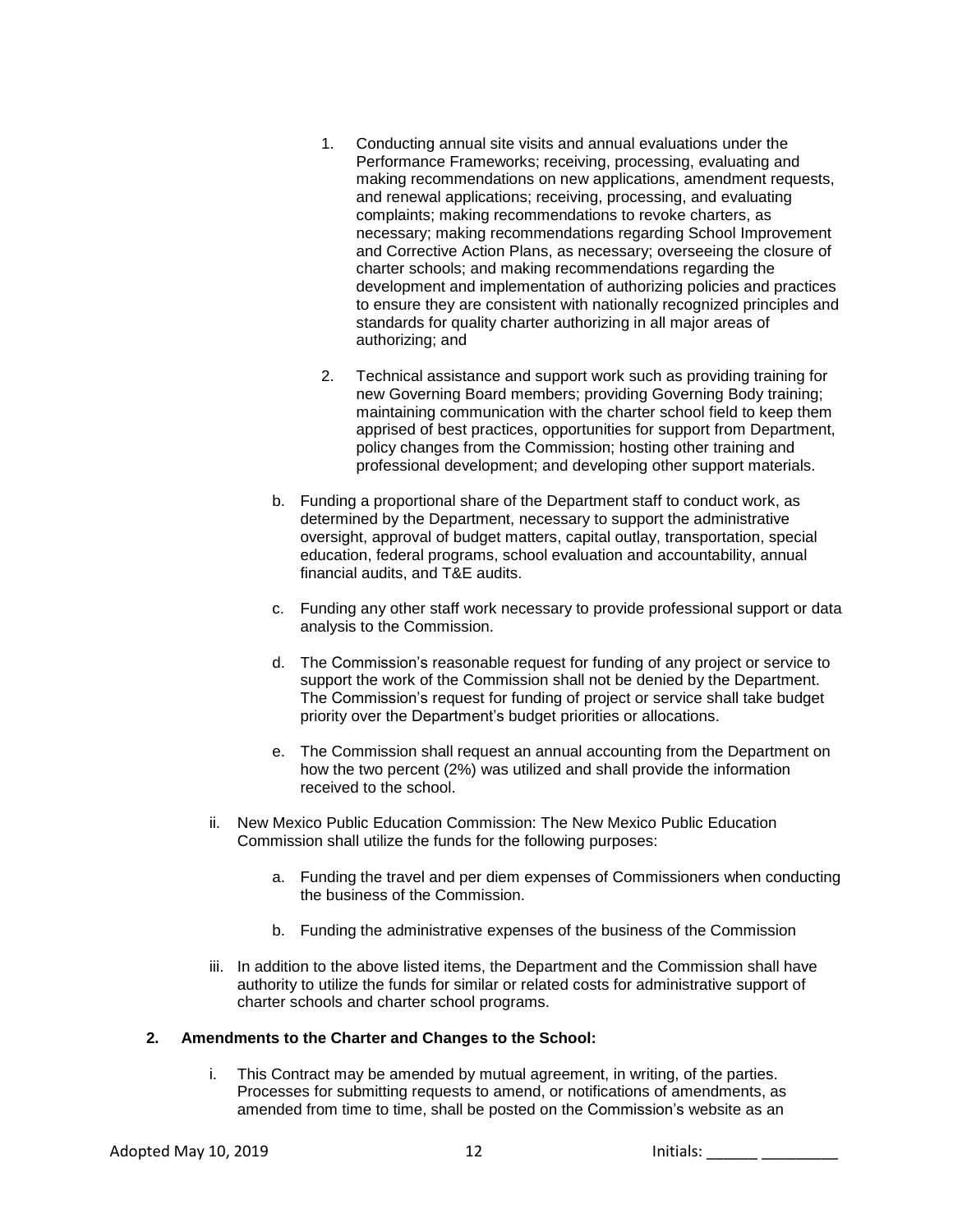Amendment Request or Notification. The School shall not take action or implement the amendment until approved by the Commission unless the Commission's processes indicate otherwise.

- a. All amendment requests and notifications shall be submitted pursuant to the procedures developed by the Commission.
- b. The Commission shall consider and vote on all properly submitted amendment requests and notifications within 60 days of receipt of a complete submission.
- ii. If the Parties cannot agree on an amendment to the terms of the contract, either party may appeal to the Department Secretary pursuant to Section 22-8B-9(A) and (C) NMSA 1978.

# **3. Insurance:**

- i. The School shall obtain and maintain insurance in accordance with the laws of the State.
- ii. The School will participate in the Public School Insurance Authority.
- iii. Waiver of Rights: The School and its insurers providing the required coverage shall waive all rights of recovery against the State and the Commission, or the Department, their agents, officials, assignees and employees.
- iv. The School shall maintain insurance coverage as required by law and provide the types, limits, and deductibles in Attachment K.
- **4. Charter Revocation:** The Commission may at any time take action to revoke the Charter and Contract of the School.
	- i. **Criteria**: Pursuant to the Act, the Commission may revoke the Charter if the Commission determines that the School:
		- a. Committed a material violation of any of the conditions, standards or procedures set forth in the Contract,
		- b. Failed to meet or make substantial progress toward achievement of the department's standards of excellence or student performance standards identified in the Contract,
		- c. Failed to meet generally accepted standards of fiscal management, or
		- d. Violated any provision of law from which the School was not specifically exempted.
	- ii. **Procedures and Timeline:** The Commission shall utilize the following revocation process:
		- a. Notify the school at least 7 days prior to a regularly scheduled meeting that it will be on the agenda for consideration of whether to issue a Notice of Intent to Revoke the Charter.
		- b. Issue a written Notice of Intent to Revoke the Charter within 15 days of voting to issue such a notice. The Notice shall: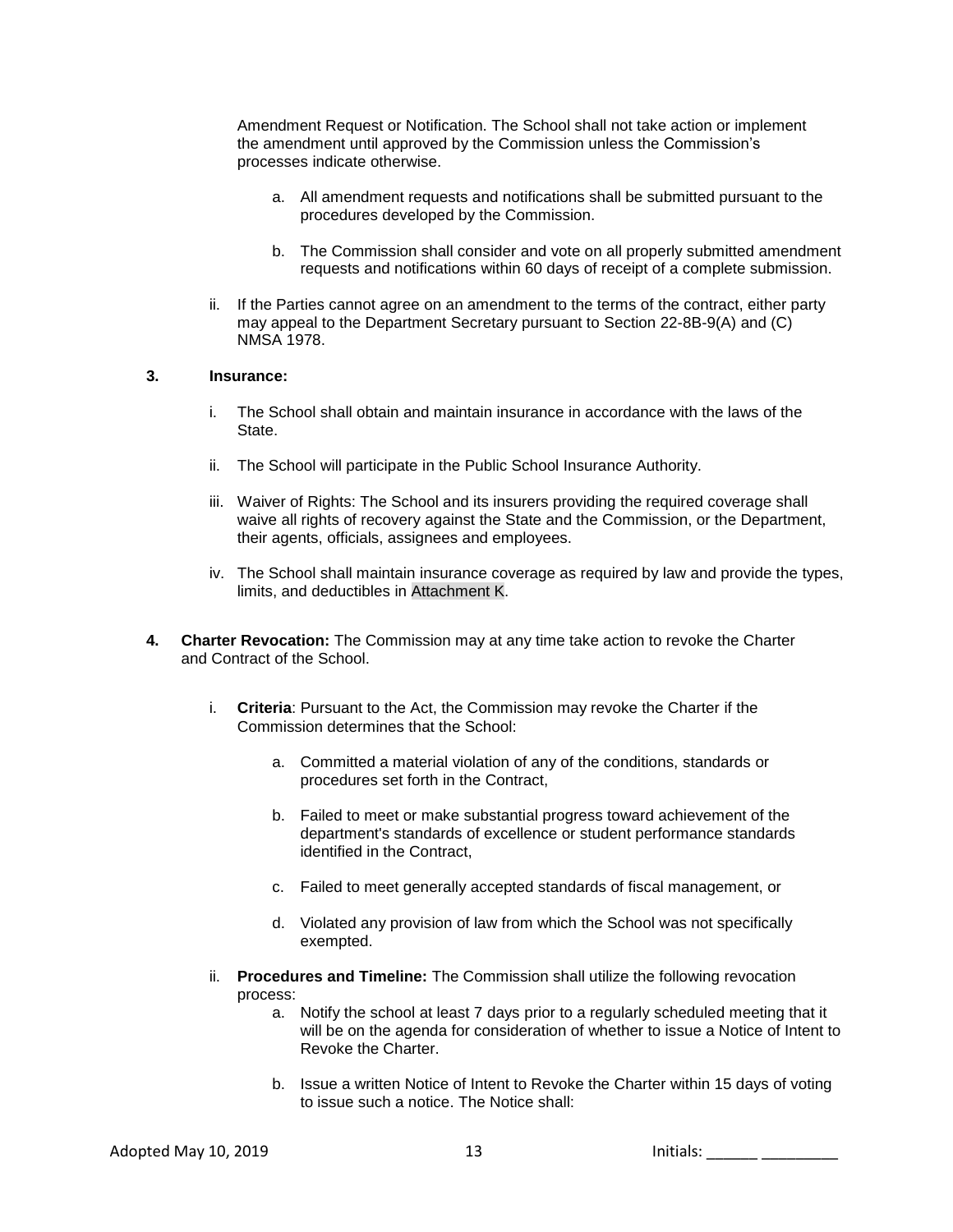- 1. State the legal basis for the potential revocation, and reasonably identify the evidence that the Commission has to support the existence of the legal basis;
- 2. Identify the date, location, and time at which a revocation hearing will be held;
- 3. Establish deadlines for the School and the Commission to present written materials and all evidence that will be used during the hearing; and
- 4. Identify if the hearing will be conducted by the Commission or by an impartial hearing officer. If a hearing officer is to be used, the Notice shall establish the date on which the Commission will consider whether to accept, reject, or modify the hearing officer's findings of facts, conclusions of law, and recommendations.
- c. After a hearing, upon making a final revocation decision, the Commission shall issue a written decision, through the Chair, within 15 days of voting to revoke the charter stating the findings of fact and conclusions of law that support the revocation.
- **5. Charter Renewal Processes:** Within the time period established by the Act, the School's Governing Body may submit a renewal application to the Commission using the Commission's renewal application form as it may be amended from time to time. The application shall include all information required by law and necessary for the Commission to determine whether renewal, non-renewal, or a conditional or short-term renewal is most appropriate.
	- i. Criteria: Pursuant to the Act, the Commission may refuse to renew the Charter if the Commission determines that the school:
		- a. Committed a material violation of any of the conditions, standards or procedures set forth in the Contract,
		- b. Failed to meet or make substantial progress toward achievement of the Department's standards of excellence or student performance standards identified in the Contract,
		- c. Failed to meet generally accepted standards of fiscal management, or
		- d. Violated any provision of law from which the School was not specifically exempted.
	- ii. Procedures and Timeline: The Commission shall utilize the following renewal process:
		- a. At least one year prior to the date on which the school will apply for renewal, the Commission's authorized representatives will notify the school of its preliminary renewal profile, as established in the Commission's Accountability Plan which is incorporated herein as Attachment A.
		- b. At least 20 days prior to Commission's meeting at which it will consider the school's renewal application, the Commission's authorized representatives will provide the School with a preliminary application analysis and recommendation. The recommendation shall: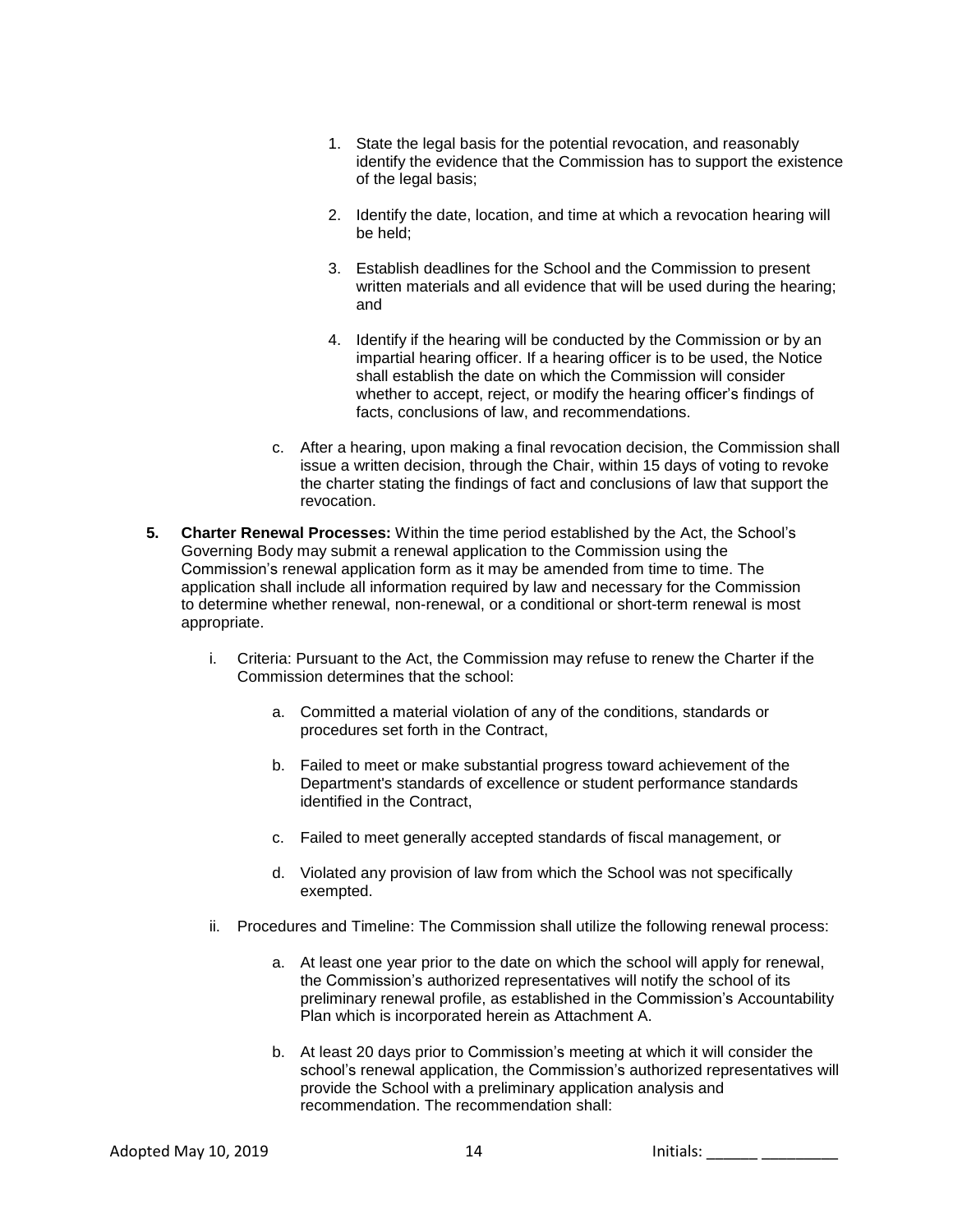- 1. State the legal basis for potential non-renewal, and reasonably identify the evidence to support the existence of the legal basis; and
- 2. Establish deadlines for the School to present its written materials and all evidence that will be used to respond to the recommendation, which shall be not less than 10 days from the date of the delivery of the recommendation.
- c. No later than seven (7) days prior to the Commission's meeting at which it will consider the school's renewal application, the Commission's authorized representatives will provide the school with a final application analysis and recommendation.
- d. Upon making a final non-renewal decision, the Commission, through the Chair, shall issue a written decision within 30 days of voting to non-renew the charter stating the findings of fact and conclusions of that support the revocation.
- **6. Applicable Law:** The material and services provided by this School under this Charter shall comply with all applicable federal, state, and local laws and shall conform, in all respects, to the educational standards contained in its application and Charter. This Charter shall be governed and interpreted in accordance with the laws of the State.
	- i. In the event of any conflict among the documents and practices defining this relationship, it is agreed that:
		- a. The Contract shall take precedence over policies of either Party and the Charter; and
		- b. If a provision in the Performance Framework conflicts with a provision in the Contract, the Contract shall take precedence over the Performance Framework.
	- ii. This Contract shall not take precedence over any applicable provisions of law, rule or regulation.
	- iii. In the event of a change in law, regulation, rule, procedure or form affecting the School during the term of this Contract, the Parties shall comply with the change in law, rule, regulation or procedure or utilize the new form, provided.
		- a. If an amendment to this Contract is required to comply with a change in the law or rule, then the Parties shall execute such an amendment.

## **7. Charter Interpretation:**

- i. Merger: This Charter and Contract, including all of the attachments, constitute the entire agreement of the Parties. NMSA, Commission policies, and Department policies, and administrative rules and regulations which may be amended from time to time during the course of the Charter, are incorporated into this Charter, along with any amendments which may occur during the term of the Charter, by this reference.
- ii. Waiver: Either party's failure to insist on strict performance of any term or condition of the Charter shall not constitute a waiver of that term or condition, even if the party accepting or acquiescing in the nonconforming performance knows of the nature of the performance and fails to object to it.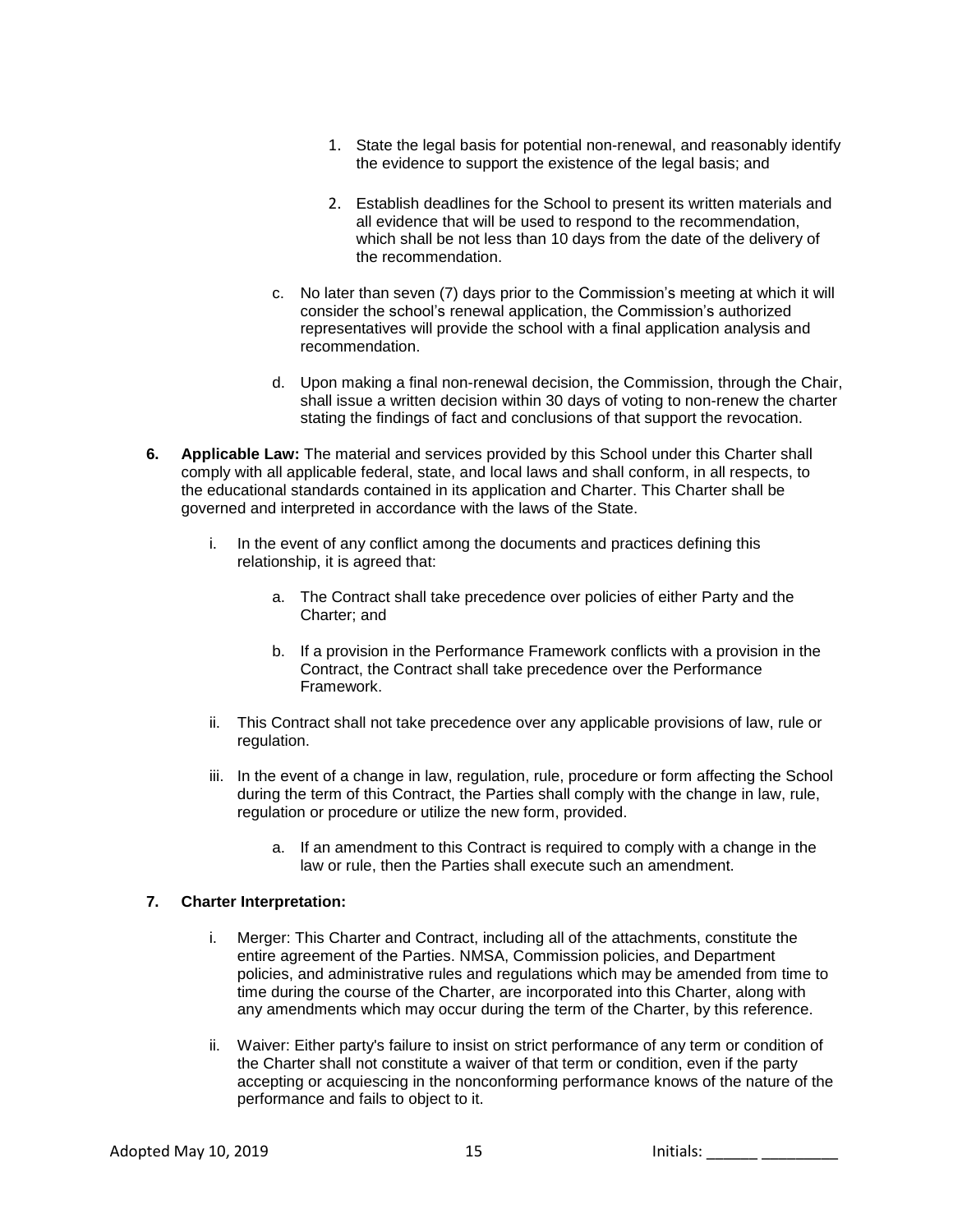- iii. Severability: The provisions of this Charter are severable. Any term or condition deemed illegal or invalid shall not affect any other term or condition of the Charter or Contract.
- iv. Assignment: Neither party may assign or transfer any right or interest in this Charter and Contract unless authorized by law. No assignment, transfer or delegation of any duty of the School shall be made without prior written permission of the Commission.
- **8. Indemnification and Acknowledgements:** To the extent permitted by law, the Charter School shall indemnify, defend, save and hold harmless the Commission, the State, its departments, agencies, boards, commissions, universities and its officers, officials, agents and employees ("Indemnitee") from and against any and all claims, actions, liabilities, damages, losses or expenses (including court costs, attorneys' fees, and costs of claim processing, investigation and litigation) ("Claims") for bodily injury or personal injury (including death), or loss or damage to tangible or intangible property caused, or alleged to be caused, in whole or in part, by the negligent or willful acts or omissions of the School or any of its directors, agents, employees or subcontractors. This indemnity includes any claim or amount arising out of or recovered under the Workers' Compensation Law or arising out of the failure of such School to conform to any federal, state or local law, statute, ordinance, rule, regulation or court decree that is applicable to the School. It is the specific intention of the parties that the Indemnitee shall, in all instances, except for Claims arising solely from the negligent or willful acts or omissions of the Indemnitee, be indemnified by the School from and against any and all claims. It is agreed that the School will be responsible for primary loss investigation, defense and judgment costs where this indemnification is applicable. This provision shall be subject to annual budget and appropriation by the New Mexico Legislature.
- **9. Employees and Contractors:** This Charter is not an employment contract. No officer, employee, agent, or subcontractor of the School is an officer, employee, or agent of the Commission or the Department.
- **10. Non-Discrimination**: The School shall comply with all applicable federal and state employment laws, rules and regulations, including the Americans with Disabilities Act. The School shall take affirmative action to ensure that applicants for employment and employees are not discriminated against due to race, creed, color, religion, sex, sexual orientation, gender identity, spousal affiliation, national origin or disability.
- 11. **Notices:** Any notice required, or permitted, under the Contract shall be in writing and shall be effective immediately upon personal delivery, upon receipt of electronic mail, or three (3) days after mailing to the following:

| <b>Charter School:</b>                                                                                                | <b>NM Public Education Commission:</b>                                                                          |
|-----------------------------------------------------------------------------------------------------------------------|-----------------------------------------------------------------------------------------------------------------|
| Michael Trujillo<br>421 1/2 14th Street SW<br>Albuquerque, NM 87125<br>zerohoursquared@hotmall.com<br>505-319-7866    | Patricia E. Gipson, Chair<br>300 Don Gaspar Santa Fe, NM 87505<br>575-405-9135<br>PEC.DistrictSeven@state.nm.us |
| Jonathan Dooley<br>4401 Central Avenue NE, Bldg 2<br>Albuquerque, NM 87108<br>jdooley@nmmediaarts.org<br>505-243-1957 |                                                                                                                 |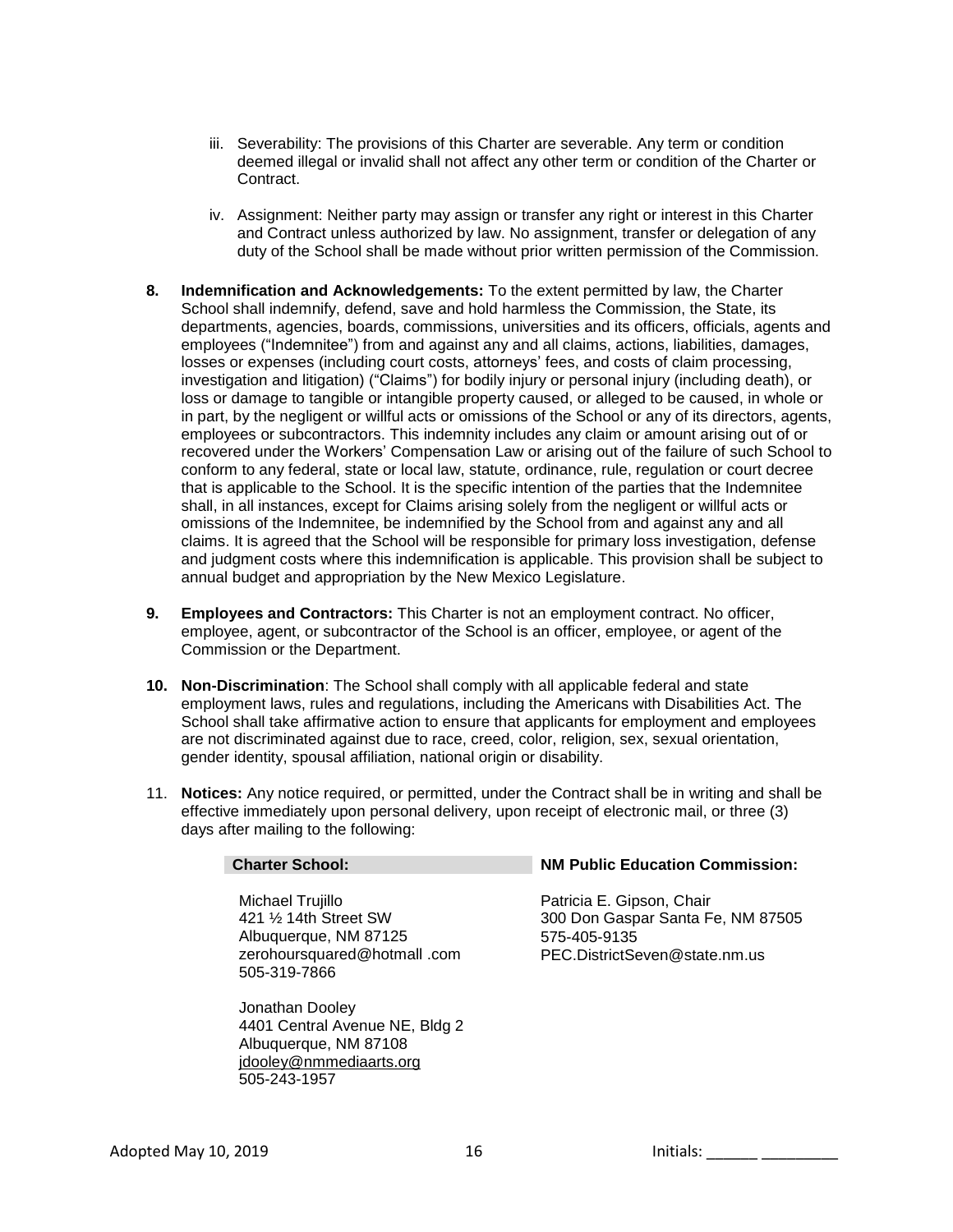The Parties may make changes in the address of its contact person by posting the change(s) on its website.

- **12. Dispute Resolution:** Disputes arising out of the interpretation of this Contract shall be subject to the dispute resolution process set forth in this section. Disputes arising out of interpretations of state or federal statute, regulation, or policies of a federal entity or a different state entity, Charter revocation, or Charter renewal shall not be subject to this dispute resolution process.
	- i. **Notice of Dispute:** Either party shall notify the other party in writing that a dispute exists between them within 30 days from the date the dispute arises. The notice of dispute shall identify the Paragraph of this Contract in dispute, reasons alleged for the dispute and copies of any documentation that supports the complaining party's position. If the dispute is not timely presented to the other party, the party receiving late notice may elect not to enter into mediation.
	- ii. **Continuation of Contract Performance:** The School and the Commission agree that the existence and details of a dispute notwithstanding, the Parties shall continue without delay their performance of this Contract, except for any performance that may be directly affected by such dispute.
	- iii. **Time limit for response to the notice and cure of the matter in dispute:** Upon receipt of a Notice of Dispute, the Chair of the Commission or the Charter Representative of the Charter School shall have 15 days to respond in writing.
		- a. The written response may:
			- 1. Propose a course of action to cure the dispute;
			- 2. Propose the parties enter into informal discussions to resolve the matter; or
			- 3. Require the parties select a neutral third party to assist in resolving the dispute.
		- b. If no response is received within 15 days, the Party sending the Notice may invoke the process for selecting a neutral third party to assist in resolving the dispute.
		- c. If the written response proposed a course action or negotiations to resolve the dispute, the party sending the Notice shall respond within 15 days or receiving the response.
		- d. At any point in this informal process, either Party may, in writing, invoke the process for selecting a neutral third party to assist in resolving the dispute.

#### iv. **Selection of a neutral third party to assist in resolving the dispute:**

- a. If either Party invokes the process for selecting a neutral third party to assist in resolving the dispute, it shall include in the notice the name of a proposed mediator along with his/her qualifications.
- b. If the other Party does not agree to the proposed mediator, it shall identify an alternate mediator along with his/her qualifications within 5 business days.
- c. If the other Party does not agree with the alternate designation, it shall give notice within 5 business days.